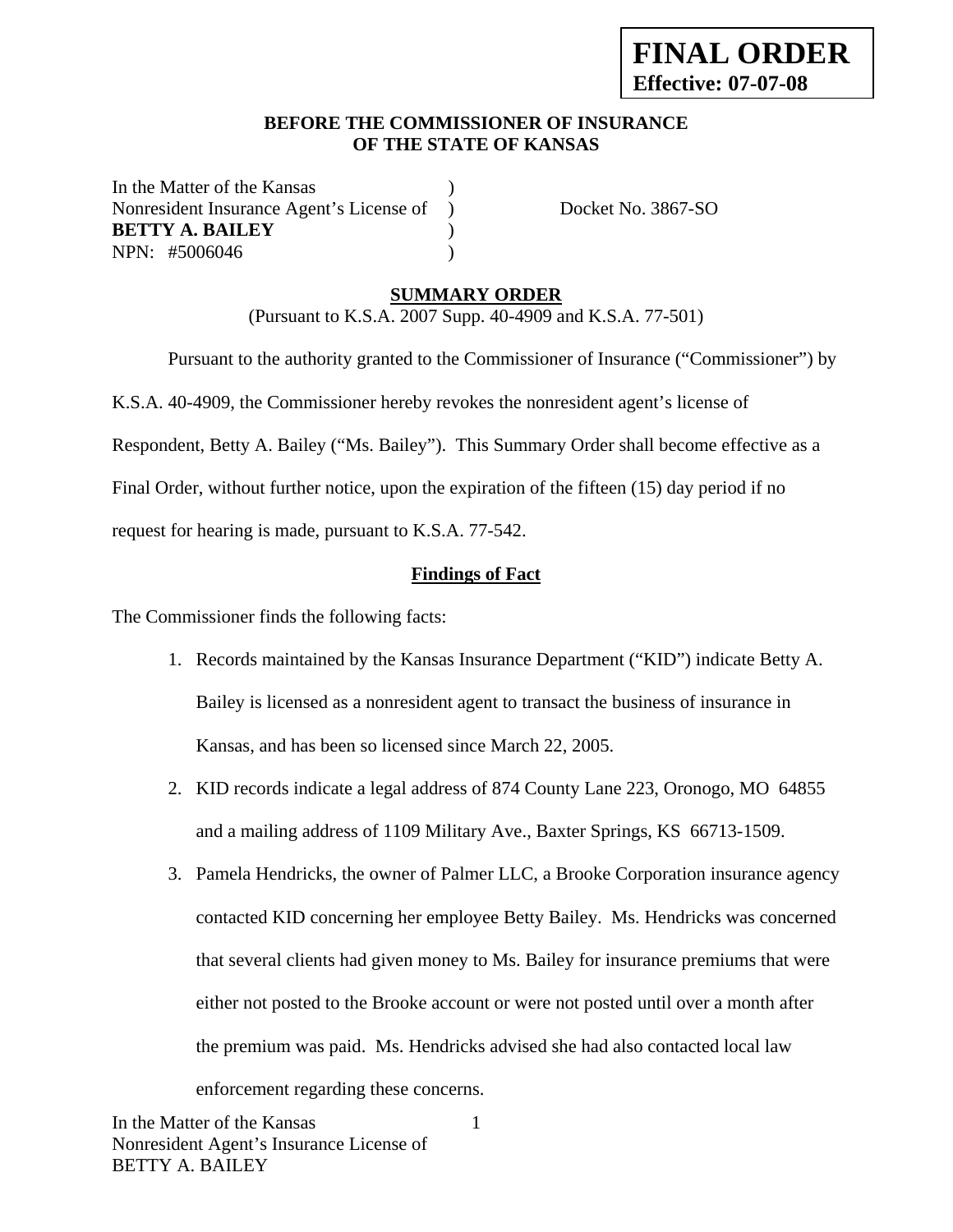- 4. Randy Adair, Chief Fraud Investigator for the Kansas Insurance Department then began an investigation into the allegations made by Ms. Hendricks. Mr. Adair as a part of this investigation contacted Officer Anne Haggard of the Columbus Police Department.
- 5. Officer Haggard provided copies of numerous reports she had taken in regards to the complaint by Ms. Hendricks. These were Columbus Police Department case numbers 07-0306-01 through 07-0306-49.

#### **Columbus Police Department case number 07-0606-44**

- 6. On October 24, 2006, applied for a homeowner's insurance policy with Ms. Bailey and paid Ms. Bailey \$97.00 with a money order. A binder was issued under number 329967 through Upland Insurance Company.
- 7. On August 20, 2007, it was discovered by Pamela Hendricks that the money order had been entered into the Brooke system, but not uploaded to Upland Insurance Company. Ms. Hendricks then issued a new money order on August 24, 2007, for \$185.00 to reactive the policy. These funds included the \$97.00 money order that was posted in the Brooke account.
- 8. This left without a homeowner's insurance policy from October 24, 2006 until August 24, 2007.

#### **Columbus Police Department case number 07-0306-15**

9. On March 22, 2007, went to the Palmer Insurance Agency and met with Ms. Bailey. At that time he gave her \$217.00 in cash toward premium due on an insurance policy. Ms. Bailey provided receipt number 1041-296 to Mr.

for the \$217.00. The money was not posted to the Brooke account not was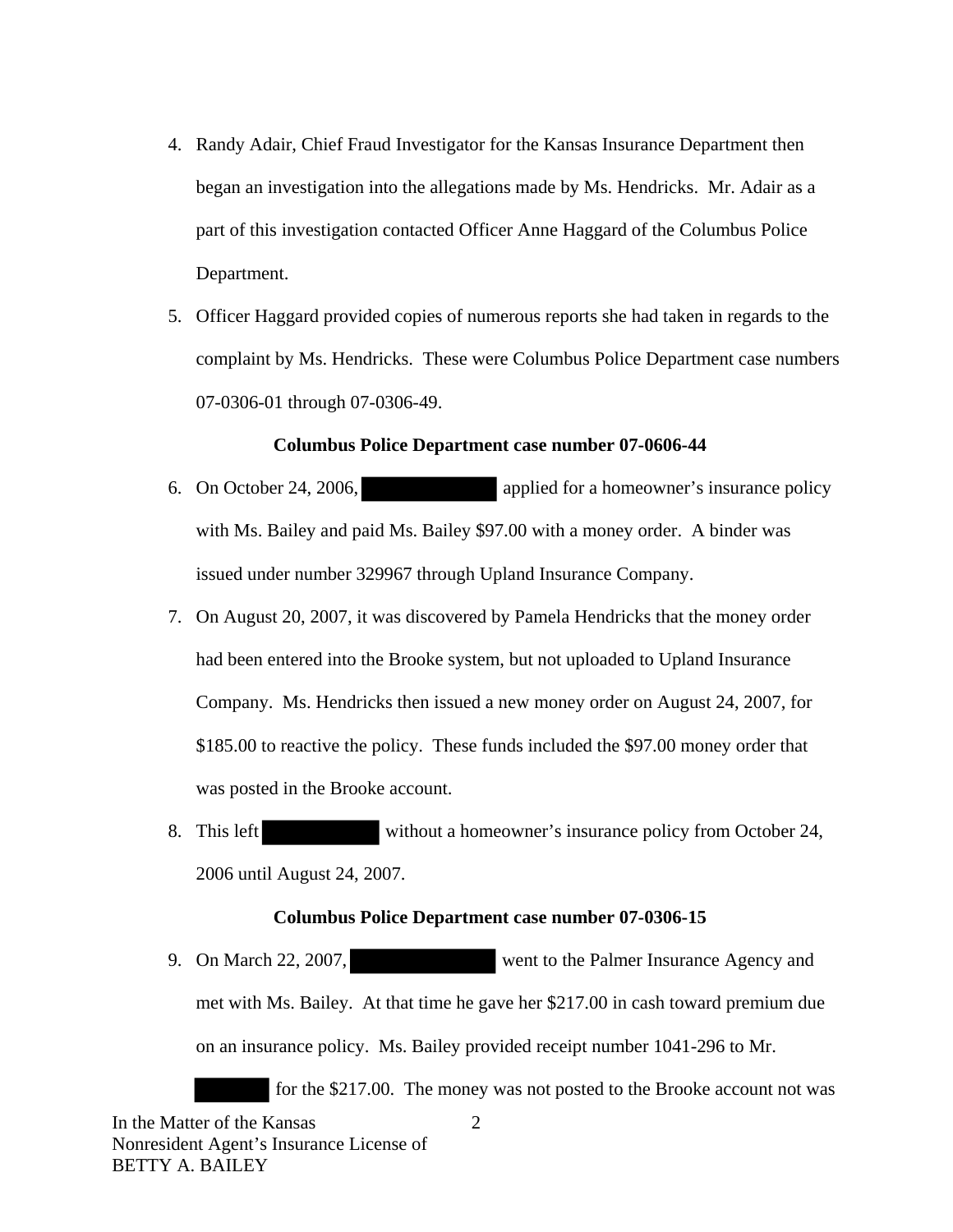it applied to the policy, as a result the policy was cancelled on April 4, 2007, for nonpayment of premium.

- 10. On April 17, 2008, Carol Lane of Brooke Insurance advised the \$217.00 paid on 3/22/07 was never posted to the Brooke account and that the records indicate that \$434.00 in premium was paid in October 2007. The \$217.00 cannot be accounted for.
- 11. This left Mr. without insurance coverage from April 4, 2007 until October 2007.

#### **Columbus Police Department case number 07-0306-20**

- 12. On February 5, 2007, paid Betty Bailey \$290.76 in cash for an insurance premium for his Harley motorcycle. The insurance company was Dairyland Insurance. Ms. Bailey gave Mr. receipt number 0945-296.
- 13. Tom Hanson of Dairyland Insurance reports that they did not receive the premium money and the policy cancelled.
- 14. Carol Lane of Brooke Insurance states that the \$290.76 was never posted to the Brooke account.
- 15. The money cannot be accounted for.
- 16. This left Mr. without insurance coverage from February 2007 to July 2007 when he obtained insurance with Foremost Insurance Company.
- 17. Ms. Bailey issued a Foremost insurance card to Mr. with policy number

 Cindy Hartley of Foremost insurance stated that the policy number of record is

#### **Columbus Police Department case number 07-0306-22**

In the Matter of the Kansas Nonresident Agent's Insurance License of BETTY A. BAILEY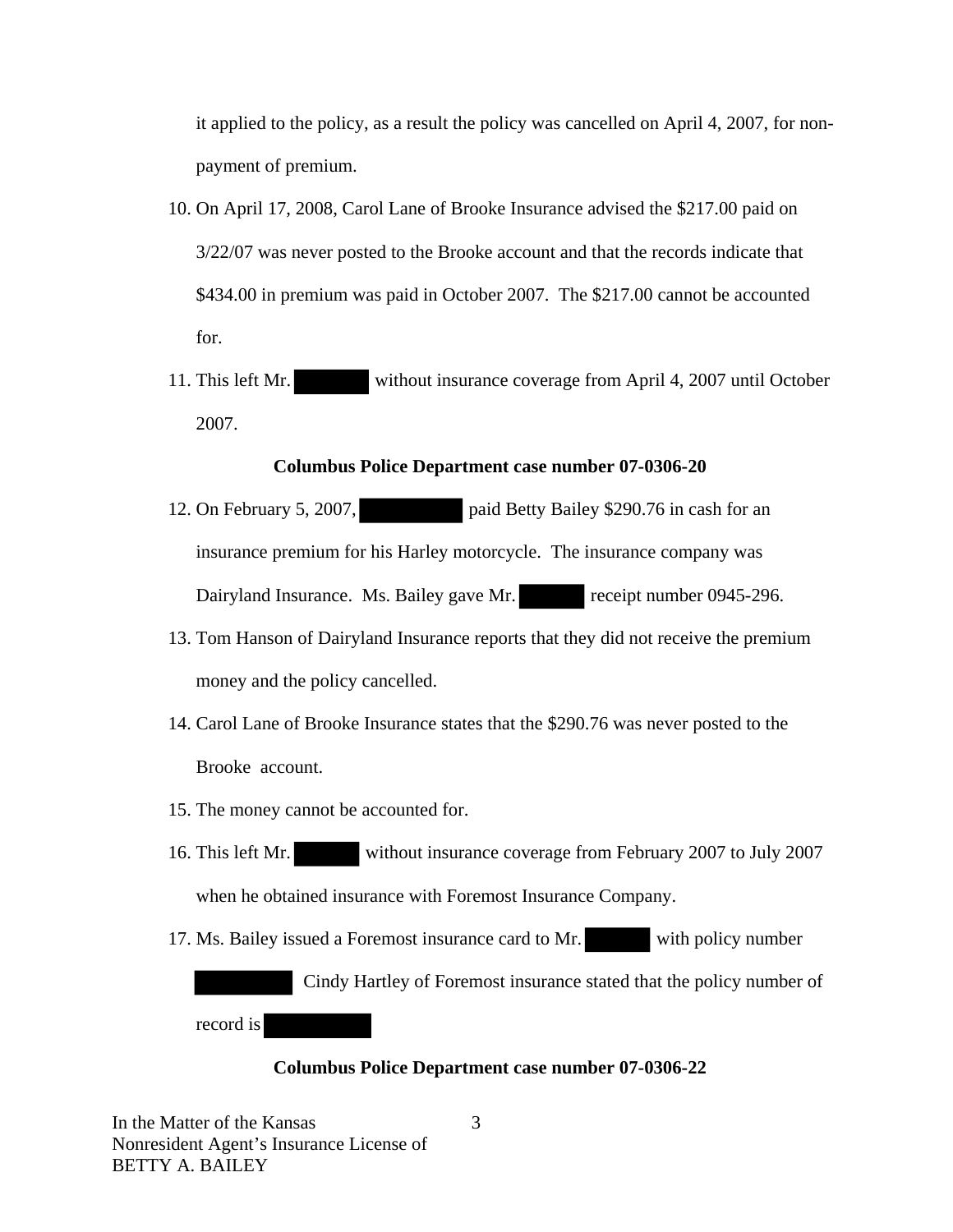- 18. On November 6, 2006, paid Betty Bailey \$117.50 in cash toward an insurance premium and was issued receipt 1054-296. This was for an insurance policy with Condon and Skelly Insurance Company.
- 19. Carol Lane of Brooke Insurance states that this money was never posted to the Brooke account.
- 20. This left Mr. without insurance coverage from November 2006 until October 2007.

## **Applicable Law**

- 21. K.S.A. 2007 Supp. 40-4909 states, in pertinent part:
	- (a) The commissioner may deny, suspend, revoke, or refuse renewal of any license issued under this act if the commissioner finds that the applicant or license holder has:

(4) Improperly withheld, misappropriated or converted any moneys or properties received in the course of doing insurance business,

(8) Used any fraudulent, coercive, or dishonest practice, or demonstrated any incompetence, untrustworthiness or financial irresponsibility in the conduct of business in this state or elsewhwere.

(b) In addition, the commissioner may suspend, revoke or refuse renewal of any license issued under this act if the commissioner finds that the interests of the insurer or the insurable interests of the public are not properly served under such license.

## **Conclusions of Law**

22. The Commissioner has jurisdiction over Ms. Bailey as well as the subject matter

of this proceeding, and such proceeding is held in the public interest.

23. The Commissioner finds that Respondent's Kansas license may be revoked

because Ms. Bailey has improperly withheld, misappropriated or converted any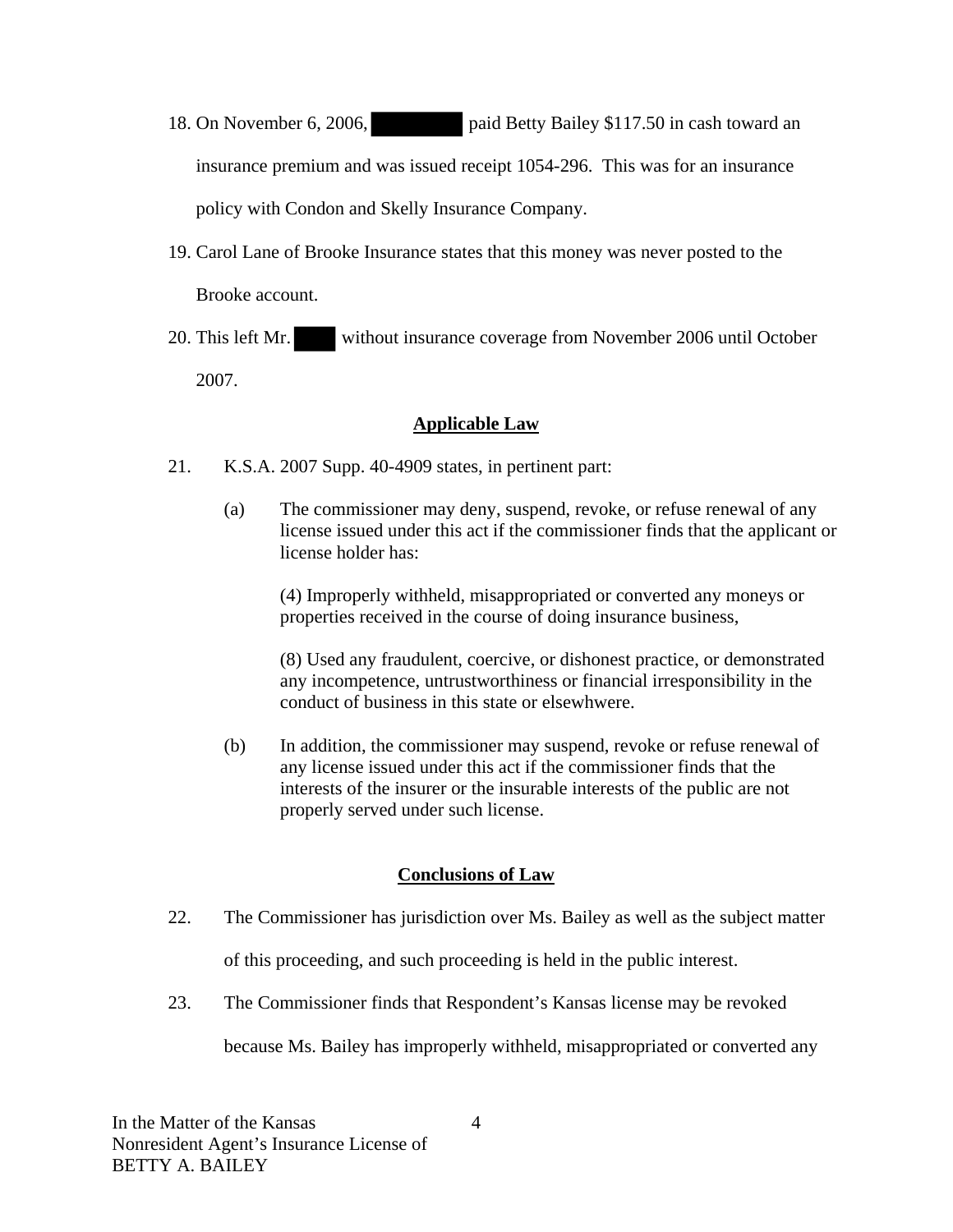moneys or properties received in the course of doing insurance business to K.S.A. 2007 Supp. 40-4909(a)(4).

- 24. The Commissioner finds that Respondent's Kansas license may be revoked because Ms. Bailey has used any fraudulent, coercive, or dishonest practice, or demonstrated any incompetence, untrustworthiness or financial irresponsibility in the conduct of business in this state or elsewhere pursuant to K.S.A. 2007 Supp. 40-4909(a)(8).
- 25. The Commissioner finds, pursuant to K.S.A. 40-4909(b), that the insurable interests of the public are not properly served under Respondent's license.
- 26. Accordingly, the Commissioner concludes sufficient grounds exist for the revocation of the insurance agent's license of Betty A. Bailey pursuant to K.S.A. 40-4909(a) and (b).

### **IT IS THEREFORE ORDERED BY THE COMMISSIONER OF INSURANCE THAT:**

1. The Kansas Nonresident Insurance Agent's License of BETTY A. BAILEY is

hereby **REVOKED** effective the effective date of this Order.

## 2. **IT IS FURTHER ORDERED** that BETTY A. BAILEY shall **CEASE** and

**DESIST** from the sale, solicitation or negotiation of insurance and/or receiving compensation deriving from the sale, solicitation or negotiation of insurance conducted after the effective date of this Order.

## **NOTICE AND OPPORTUNITY FOR HEARING**

Betty A. Bailey, within fifteen (15) days of service of this Summary Order, may file with the Kansas Insurance Department a written request for hearing on this Summary Order, as provided by K.S.A. 77-542. In the event a hearing is requested, such request should be directed to:

John W. Campbell, General Counsel

In the Matter of the Kansas Nonresident Agent's Insurance License of BETTY A. BAILEY

5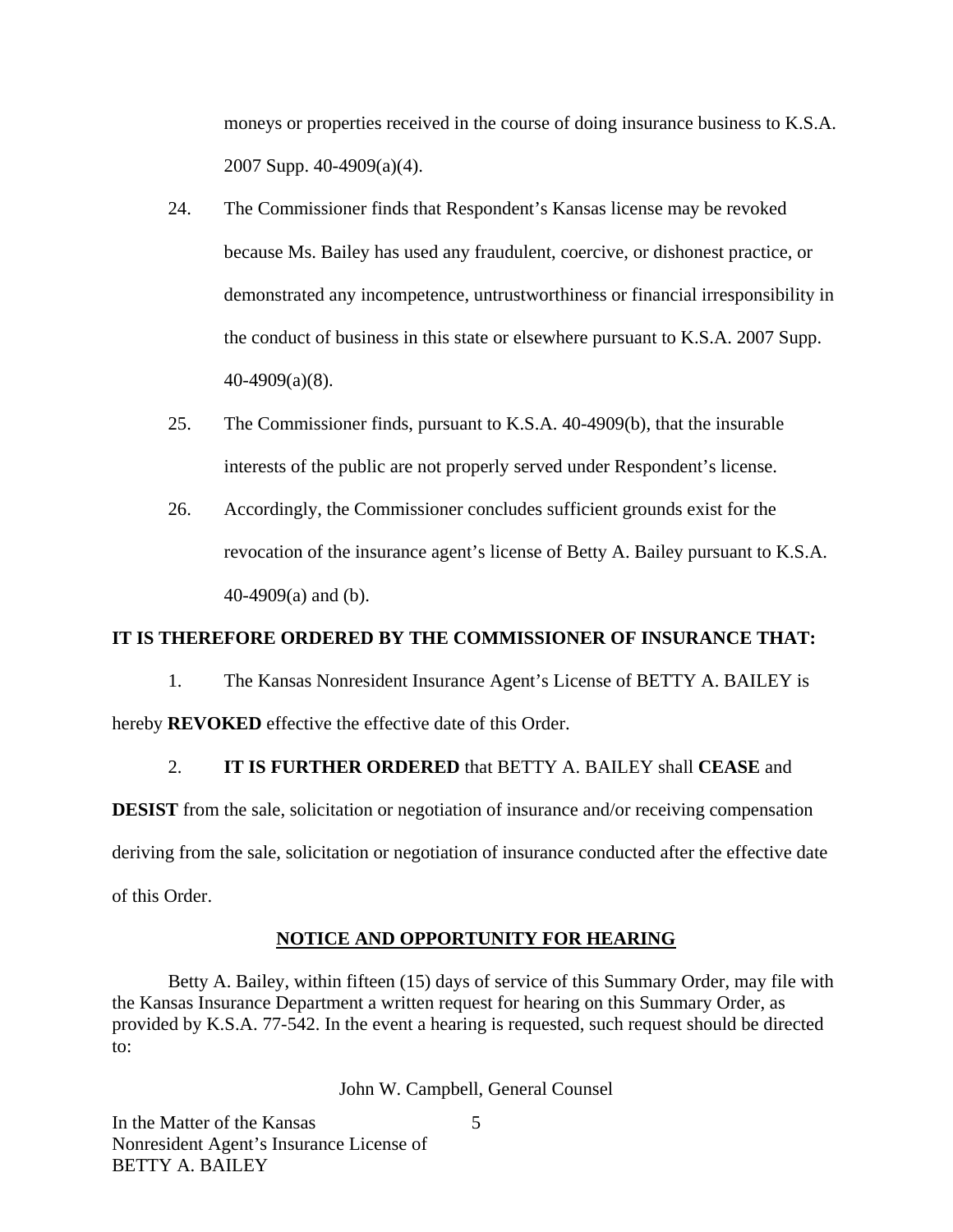Kansas Insurance Department 420 S.W.  $9^{th}$  Street Topeka, Kansas 66612

Any costs incurred as a result of conducting any administrative hearing shall be assessed against the agent/agency who is the subject of the hearing as provided by K.S.A. 40-4909(f). Costs shall include witness fees, mileage allowances, any costs associated with reproduction of documents which become part of the hearing record, and the expense of making a record of the hearing.

If a hearing is not requested, this Summary Order shall become effective as a Final Order, without further notice, upon the expiration of the fifteen (15) day period for requesting a hearing. The Final Order will constitute final agency action in the matter.

In the event the Petitioner files a petition for judicial review, the agency officer designated pursuant to K.S.A. 77-613(e) to receive service of a petition for judicial review on behalf of the Kansas Insurance Department is:

> John W. Campbell, General Counsel Kansas Insurance Department 420 S.W.  $9^{th}$  St. Topeka, Kansas 66612

## **IT IS SO ORDERED THIS \_11th\_ DAY OF JUNE, 2008, IN THE CITY OF TOPEKA, COUNTY OF SHAWNEE, STATE OF KANSAS.**



 $\angle$ s/ Sandy Praeger $\angle$  Sandy Praeger EPARTMENT VON COmmissioner of Insurance

 $\angle$ s/ John W. Campbell John W. Campbell General Counsel

# **CERTIFICATE OF SERVICE**

The undersigned hereby certifies that she served the above and foregoing Summary Order on this \_11th\_\_\_\_ day of \_\_\_June\_\_\_\_\_\_, 2008, by causing the same to be deposited in the United States Mail, first class postage prepaid, addressed to the following:

In the Matter of the Kansas Nonresident Agent's Insurance License of BETTY A. BAILEY

6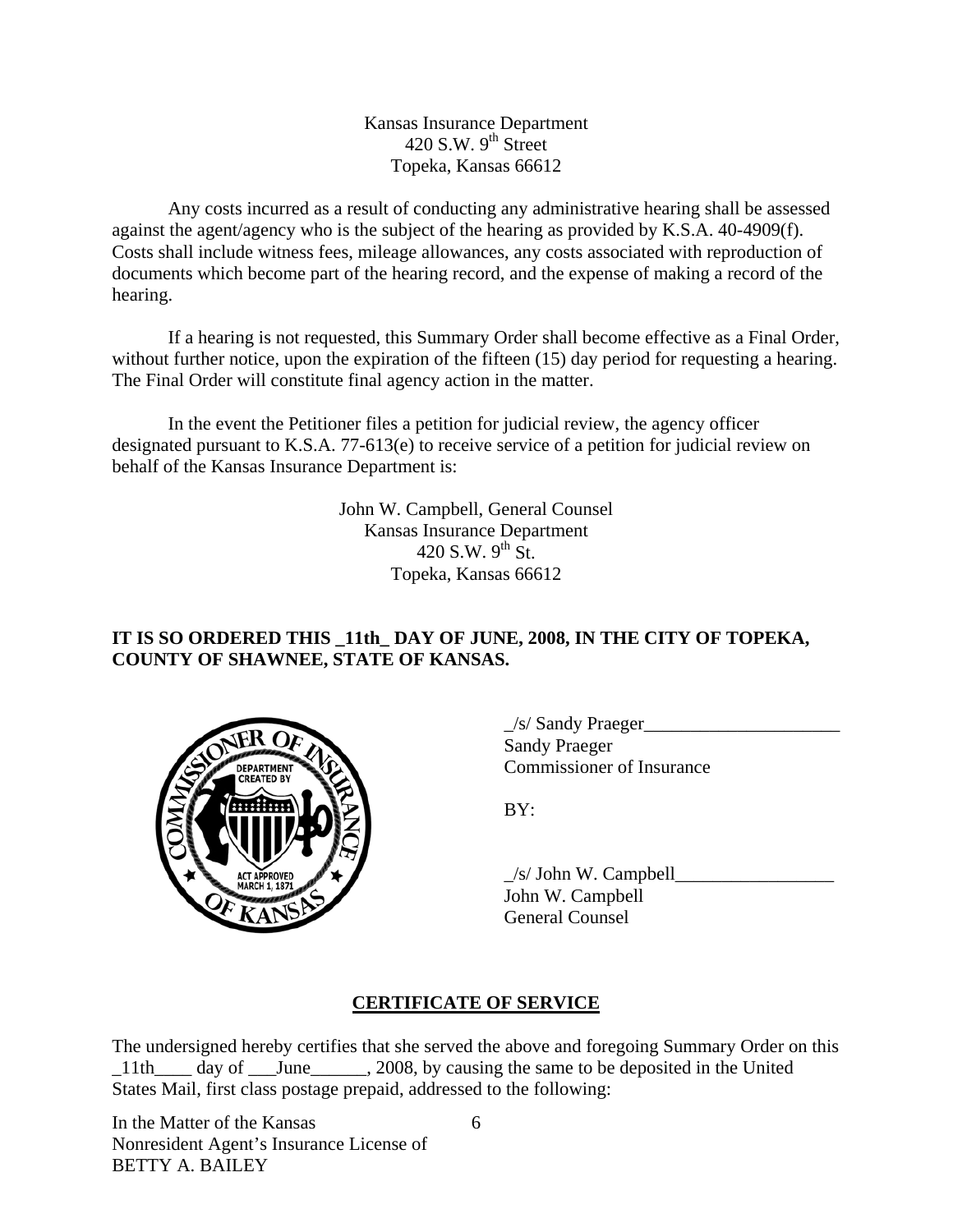Betty A. Bailey 874 County Lane 228 Oronogo, MO 64855

Edward Battitori 1031 Military Ave. PO Box 635 Baxter Springs, KS 66713

 $\angle$ s/ Stacy R. Bond $\angle$  Stacy R. Bond Staff Attorney